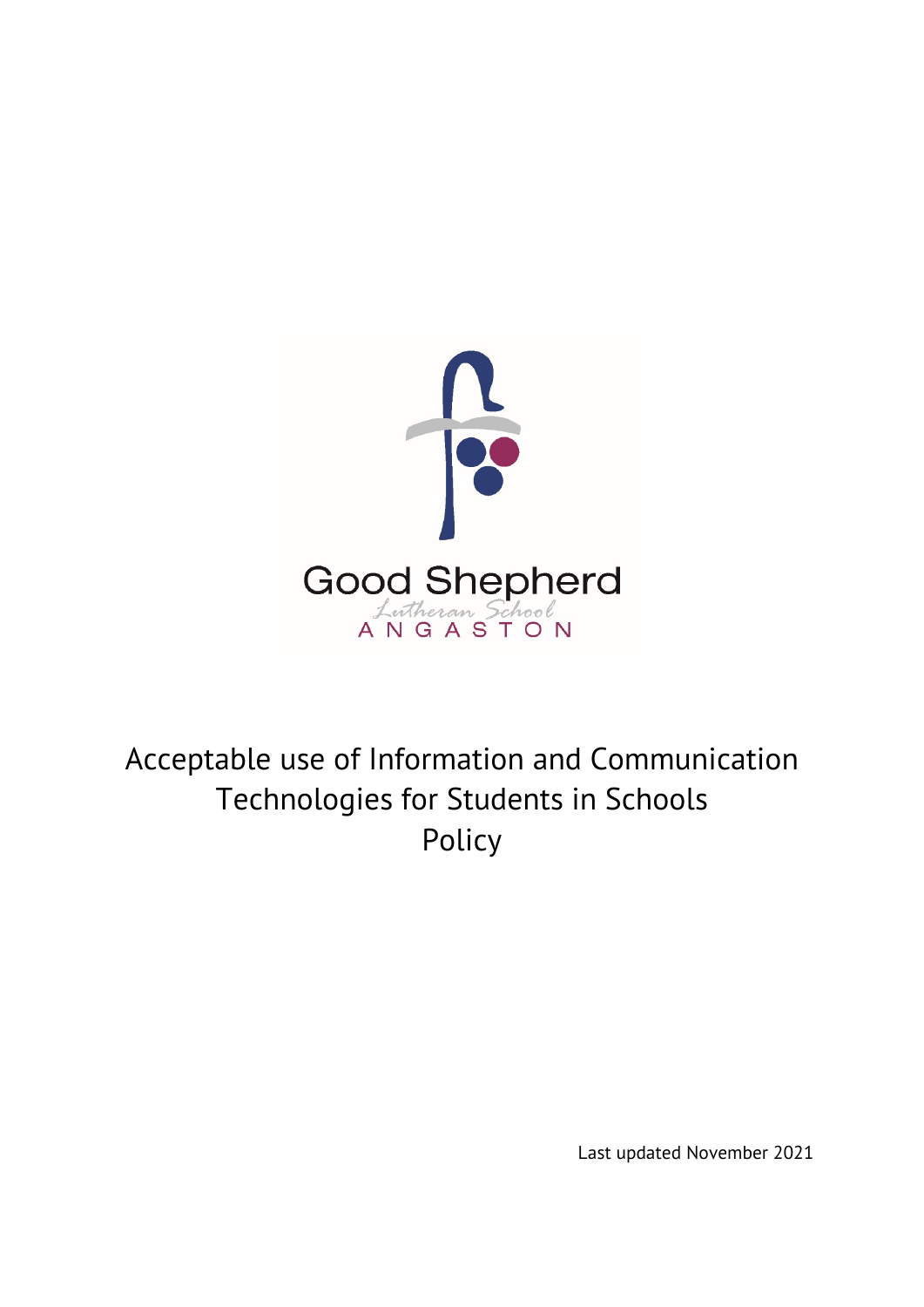#### **Introduction**

Schools are exciting places in which to teach and learn. Children naturally take advantage of developments in technologies to personalise and expand their learning opportunities, and teachers provide rich learning environments for children as they engage with people and resources, locally and globally.

In this dynamic and connected world of communication and learning, schools need to ensure that such opportunities do not place young people at risk. Many of these risks are not new and educators are familiar with strategies and processes that maximise learning opportunities and outcomes, while minimising risk to children's safety and wellbeing.

The information contained in this policy:

- Establishes the context for effective use of information and communication technologies for students at Good Shepherd Lutheran School;
- Outlines procedures that will both protect and inform students and their parents;
- Ensures students, staff and parents are aware of their responsibilities.

This policy should be read in conjunction with Good Shepherd Lutheran School's other policies particularly the Behaviour Management, Anti – Bullying and Child Protection policies.

#### **Relevant Legislation, Standards and Frameworks**

Education and Early Childhood Services (Registration and Standards) Act 2011 [http://www.legislation.sa.gov.au](http://www.legislation.sa.gov.au/)

Children's Protection Act 1993 [http://www.legislation.sa.gov.au](http://www.legislation.sa.gov.au/)

DECD Cyber – Safety: Keeping children safe in a connected world – Guidelines for preschools and schools <http://www.decs.sa.gov.au/docs/documents>

Responding to Online Safety Incidents in South Australian Schools – Guidelines for Staff Working in Educational Settings [Education.EngagementAndWellbeing@sa.gov.au](mailto:Education.EngagementAndWellbeing@sa.gov.au)

DECD Protective Practices for Staff in their Interactions with Children <http://www.decs.sa.gov.au/docs/documents>

National safe Schools Framework, Safe Schools (Australian Government) website <http://www.deewr.gov.au/Schooling/NationalSafeSchools/Pages/overview.aspx>

Copyright Act 1968 [http://www.legislation.gov.au](http://www.legislation.gov.au/)

Privacy Act 1988 [http://www.legislation.gov.au](http://www.legislation.gov.au/)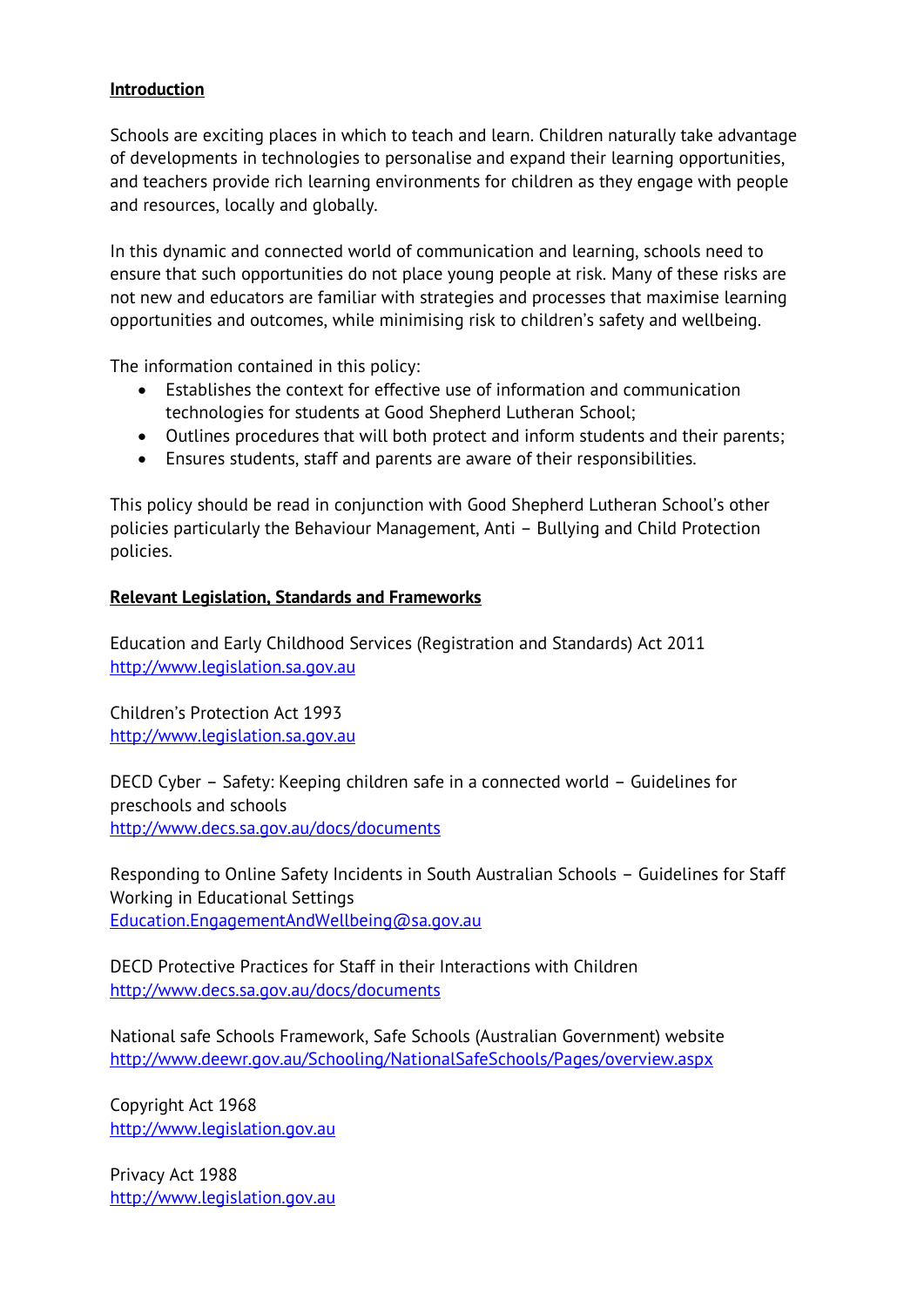#### **Definitions**

**A safe and supportive school** – 'in a safe and supportive school, the risk from all types of harm is minimised, diversity is valued and all members of the school community feel respected and included and can be confident that they will receive support in the face of any threats to their safety and wellbeing'. National Safe Schools Framework, updated 2013, Education Services Australia.

**Children and students** – all learners enrolled at Good Shepherd Lutheran School.

**Parents** – natural parents, legal guardians and caregivers.

**ICTs** – information and communication technologies.

**Cyber – safety** – the safe use of the internet and ICT equipment/devices, including mobile phones.

**Cyber bullying** – bullying which uses e-technology as a means of victimising others. It is the use of an internet service or mobile technologies – such as email, chat room discussion groups, instant messaging, webpages or SMS (text messaging) – with the intention of harming another person. Examples include communications that seek to intimidate, control, manipulate, put down or humiliate the recipient.

**Digital footprints** – are traces left behind by someone's activity in a digital environment. These traces can be analysed by a network manager or the police.

**Sexting** – is where a person takes a sexually explicit digital photograph of him or herself or of someone else and sends it as an MMS and SMS via a mobile phone. These images can then be posted on the internet or forwarded electronically to other people. Once posted on the internet these images can leave a permanent digital footprint and can be accessed at any time in the future. It is illegal to take sexual photos or videos of children and young people.

**Social networking** – sites that offer people new and varied ways to communicate via the internet, whether through their computer or mobile phone. These sites allow people to easily and simply create their own online page or profile and to construct and display an online network of contacts, often called 'friends'. Users are able to build a network of connections that they can display as a list of friends. These friends may be offline actual friends or acquaintances, or people they know or have 'met' only online, and with whom they have no other link. Social networking sites are not limited to messaging, communicating and displaying networks. Nearly all sites allow users to post photos, video and often music on their profiles and share them with others.

**School ICT** – refers to the school's computer network, internet access facilities, computers and other ICT equipment/devices as outlined below.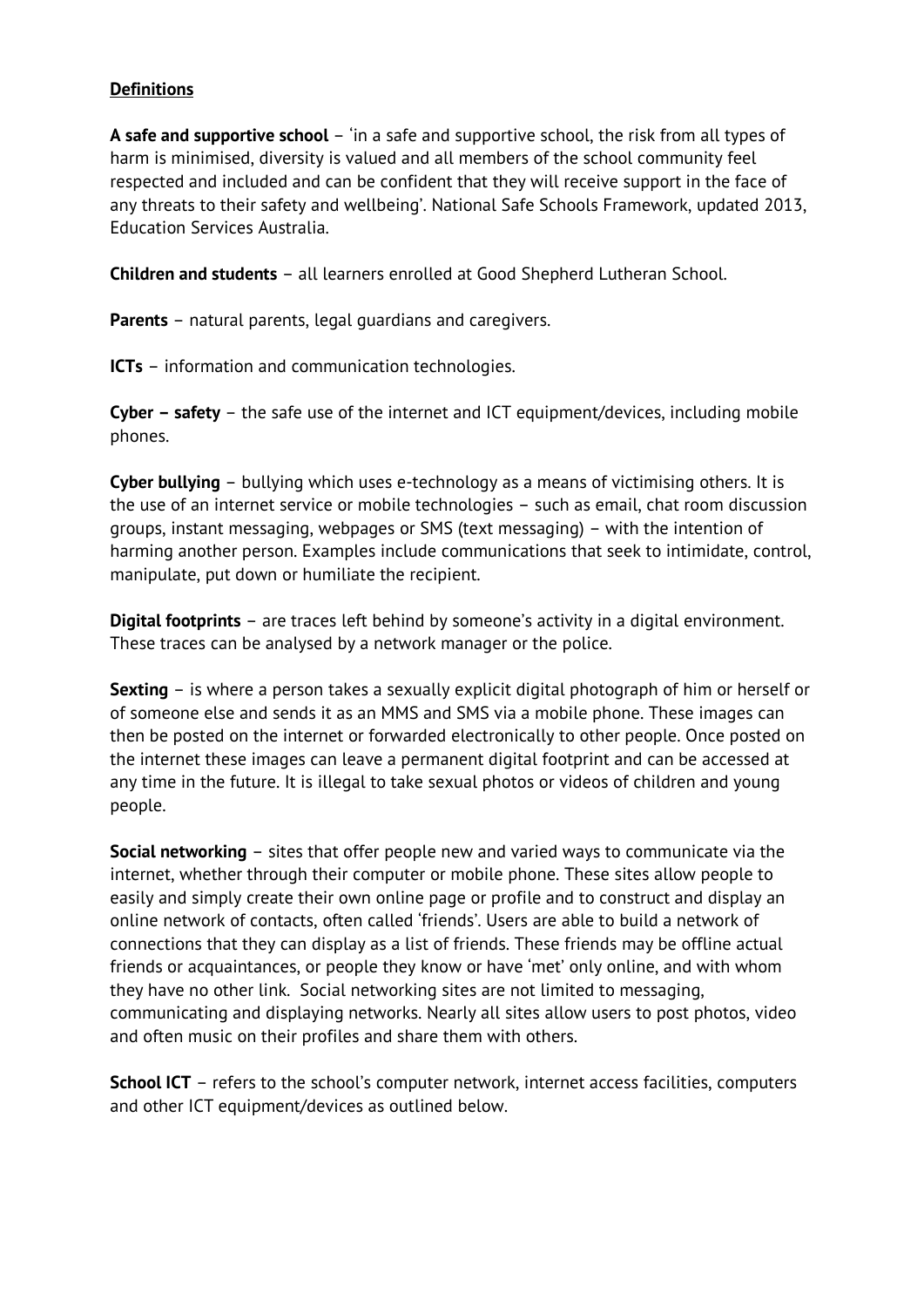**ICT equipment/devices** – includes but is not limited to computers (such as desktops, laptops, netbooks, personal digital assistants (PDAs), storage devices such as universal serial bus (USB) and flash memory devices, compact discs (CDs), digital video discs (DVDs), iPods, MP3 players, cameras (such as video and digital cameras and webcams), all types of mobile phones, gaming consoles, video and audio players/receivers (such as portable CD and DVD players), and any other similar technologies.

**Inappropriate material** – means material that deals with matters such as sex, cruelty or violence in a manner that is likely to be injurious to children or incompatible with a school environment.

**E – crime** – occurs when computers or other electronic communication equipment/devices (e.g. Internet, mobile phones) are used to commit an offence, are targeted in an offence, or act as a storage device in an offence.

**Malware** – is an abbreviation of 'malicious software' and means software programs designed to cause damage and other unwanted actions on a computer system. Common examples include computer viruses, worms, spyware and trojans.

**Personal use** – means all non-work related use, and includes internet usage and private emails.

**School related activity** – includes but is not limited to an excursion, camp, sporting or cultural event, wherever its location.

# **Guiding Principles**

In alignment with the National Safe Schools Framework, Good Shepherd Lutheran School commits to the following guiding principles:

- Affirming the rights of all members of the school community to feel safe and be safe at school.
- Acknowledging that being safe and supported at school is essential for student wellbeing and effective learning.
- Accepting responsibility for developing and sustaining safe and supportive learning and teaching communities that also fulfil a school's child protection responsibilities.
- Encouraging the active participation of all school community members in developing and maintaining a safe school community where diversity is valued.
- Actively supporting young people to develop understanding and skills to keep themselves and others safe.
- Empowering students by involving them in the decision making and resolution processes.
- Developing a safe school community through a whole school approach.

# **Acceptable Use of Information and Communication Technologies for Students in Schools**

In order to keep our students safe, Good Shepherd Lutheran School has developed a Student ICT User Agreement which reflects this policy. Students and their caregivers receive a copy and are required to sign it before accessing ICTs each year.

In addition to the user agreement, students are explicitly taught how to use Information and Communication Technologies in a way that keeps themselves and others safe. They are also encouraged to report breaches of this policy to a staff member.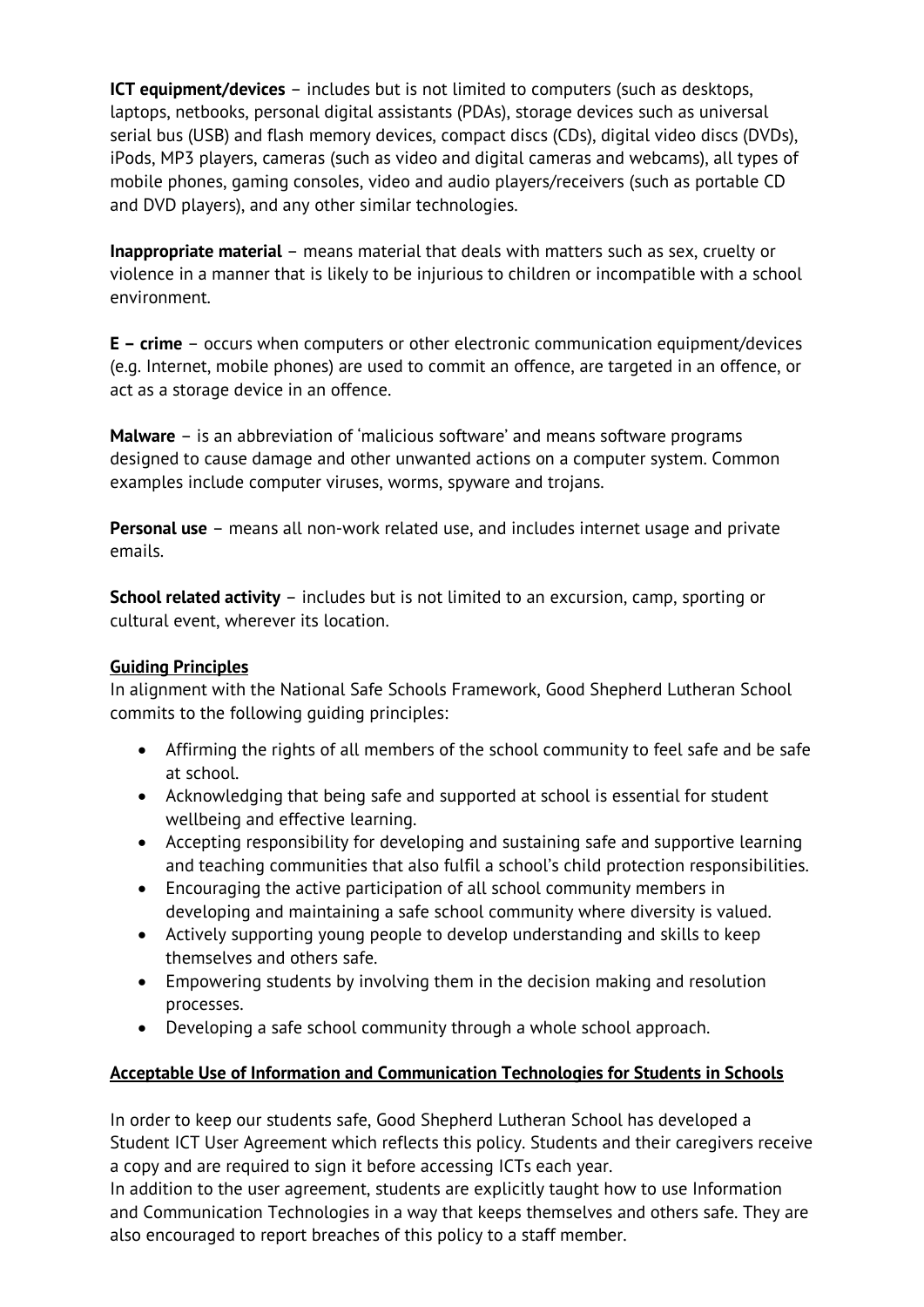## **Acceptable and Unacceptable Use**

Acceptable use includes:

- Use of the school's network in connection with curricular, co curricular or pastoral activities.
- Sending or receiving emails using an appropriate school-based email account.
- Using the internet in connection with teaching and learning and along guidelines established by teaching staff.

Unacceptable actions or intent may include:

- Bullying, invading privacy, defaming or harassing individuals through messaging, emails, posting of blogs, wikis and/or images on web-based sites.
- Unlawful activity (e.g. breaching copyright laws and licence agreements, hacking accounts of other users, accessing passwords or transgressing school protective measures).
- Accessing, possessing, displaying or exchanging inappropriate material (e.g. pornographic, racial, discriminatory, political or violent material).
- Spamming or sending bulk emails, including electronic chain mail.
- Damaging or modifying the computer network (e.g. by introducing viruses, hacking, changing software settings, installing software, or damaging/modifying hardware).
- Using another person's password, disclosing a password to someone or impersonating someone.
- Accessing or manipulating another person's storage folder or files.
- Wasting network resources through excessive internet downloads.
- Deliberate misrepresentation of the school.
- Downloading information from the school network in order to provide it to an unauthorised third party.
- Disabling, interfering with or overloading any computer system or protective measure.
- Downloading, transferring or viewing inappropriate files or subscribing to inappropriate email lists.
- Disclosing personal details of yourself or others.
- Using the school network to contravene any school rules.
- Posting defamatory, obscene, libellous or generally inappropriate content.
- Seeking friendships with teachers via social networking pages.

# **Policy Breach**

A breach of this policy can be defined as a student not meeting the requirements of the Student ICT User Agreement or is considered an unacceptable action as per 'Unacceptable Actions and Intent' within this policy. When a breach has been identified, the following processes will apply:

- Teacher investigates and determines course of action. If another member of staff becomes aware of a breach, it will first be directed to the student's class teacher.
- The teacher can deal with minor breaches independently, using the school's behaviour management policy as a guide.
- Depending on the nature of the breach, the ICT Administrator and/or Principal will also be informed and become involved.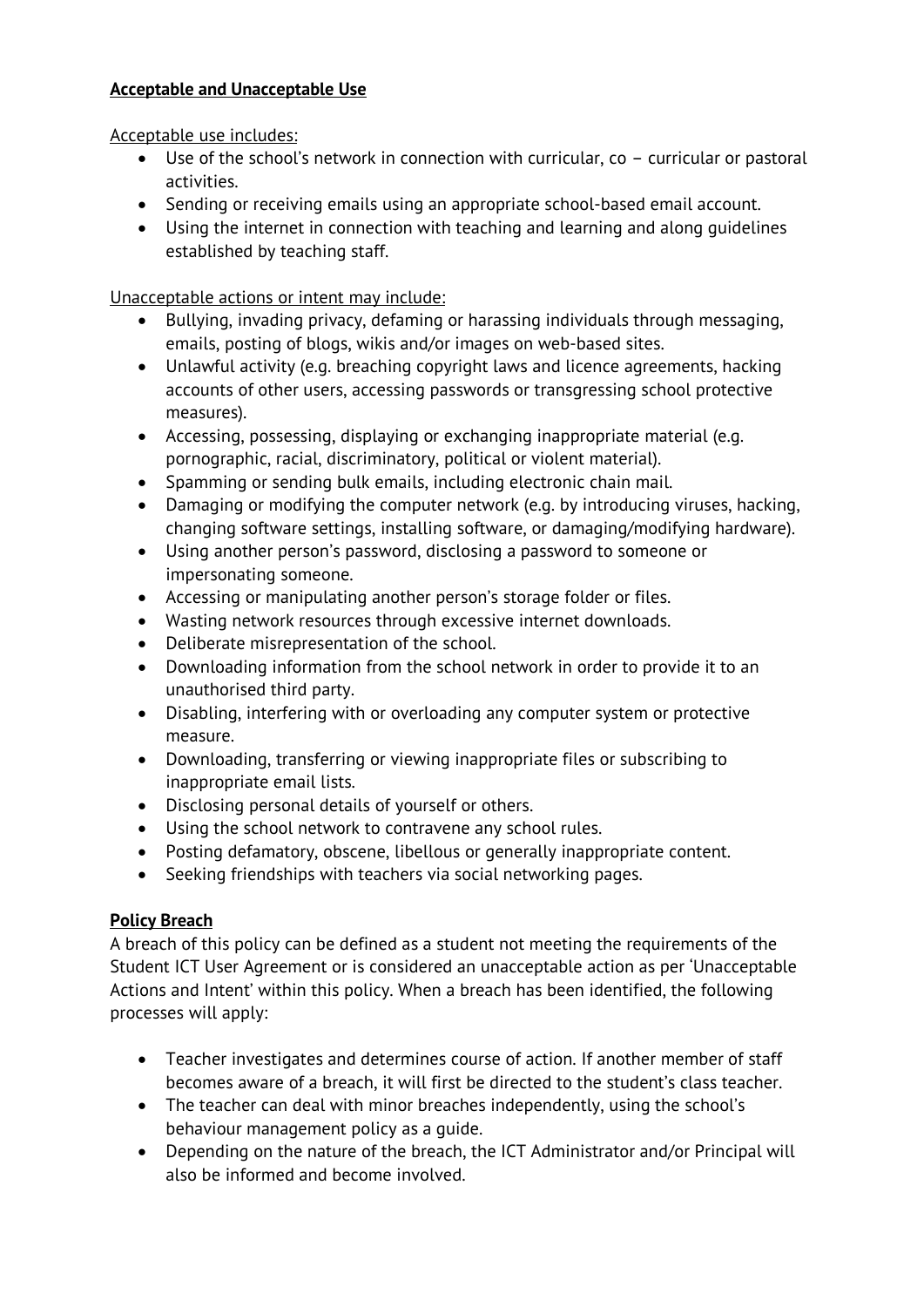Typical reasons for involving the ICT Administrator include breaches whereby equipment is damaged. The ICT Administrator can also provide assistance by contacting ICT support to change settings to protect the safety of other users or to investigate possible breaches.

Typical reasons for reporting to the Principal involve serious breaches that:

- Require further investigation.
- Involves parent communication.
- Have legal implications (e.g. copyright, transmission or receipt of inappropriate internet material).
- Involves all cases of bullying and/or harassment.

#### **Consequences of Breaching the Policy**

All breaches of this policy will be taken seriously. There are a range of consequences that may be enforced depending on the nature and seriousness of the breach. Such consequences may include:

- A restorative process whereby a breach has impacted another student.
- A time of reflection with the Principal.
- Restricted/loss of access to ICTs for a period of time.
- Restricted/loss of access to the Internet.
- Payment for broken equipment.

Breaches of criminal law may also be matters for the police.

#### **Legal Liability, Legal Obligations and Privileged Information**

When individuals choose to go public with opinions online, they are legally responsible for their commentary. Individuals can be held personally liable for any commentary deemed to be defamatory, obscene, proprietary or libellous. Students should exercise caution with regards to exaggeration, colourful language, guesswork, obscenity, copyrighted materials, legal conclusions and derogatory remarks or characterisations.

The internet does not provide the privacy or control assumed by many users. Students should appreciate that no matter what protections they place around access to their personal sites their digital postings are still at risk of reaching an unintended audience. Students should be aware of the following expectations in considering their use of social networking sites:

- Have considered the information and images of them available on their sites and are confident that these represent them appropriately.
- Comments on their site about their school, friends or staff, if published, would not cause hurt or embarrassment to others, risk claims of libel, or harm the reputation of their school, their friends or staff.

Sexual harassment or acts that amount to criminal or sexual assault may be referred to the police. Students, or parents of students, who have been subjected to such acts may take legal action. Acts that constitute an e-crime could be referred to SAPOL.

Acts where there is suspicion of child protection issues must be referred to the Child Abuse Report Line (13 14 78) in line with mandatory reporting requirements.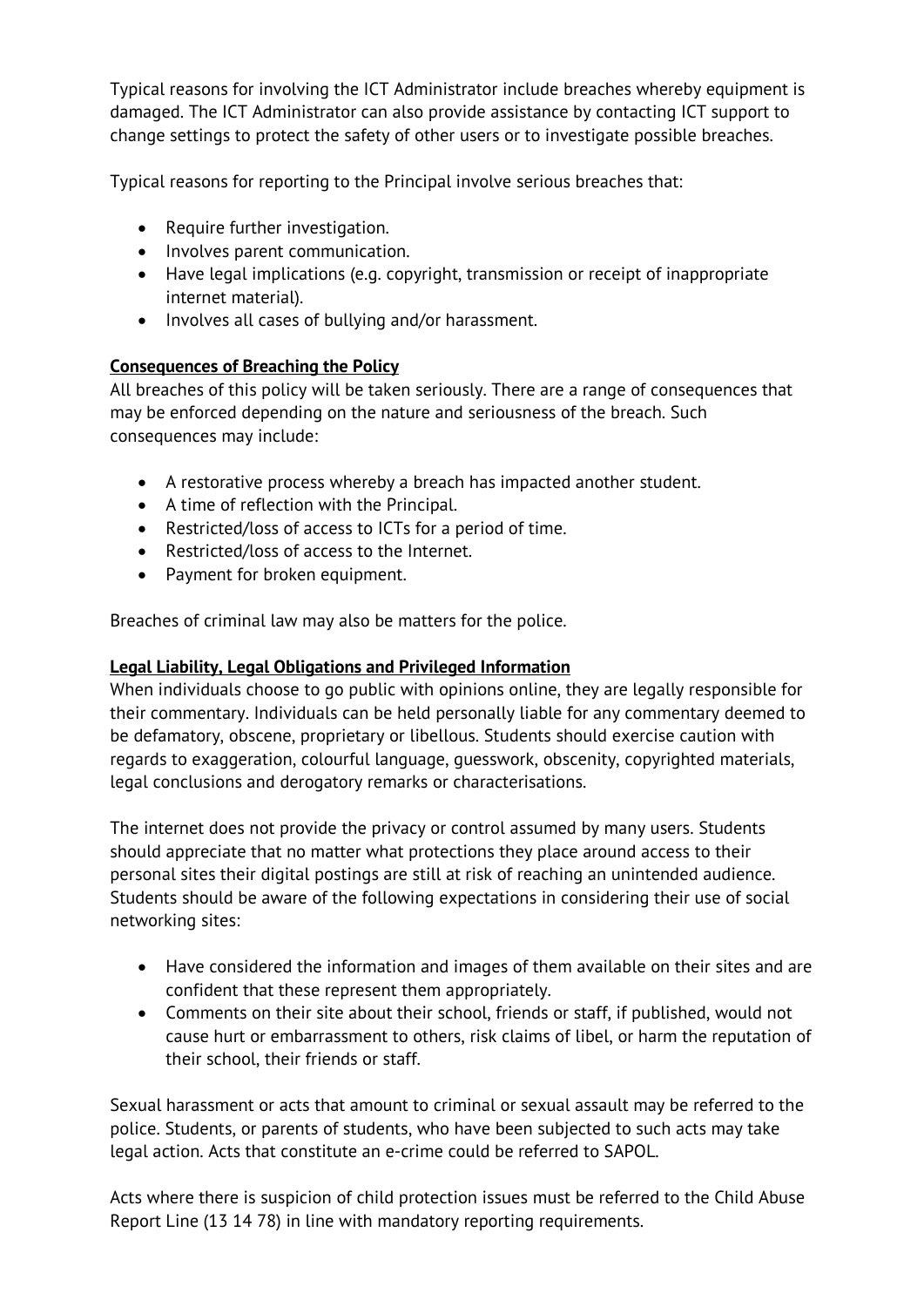Students should exercise good judgement and common sense when creating and distributing email messages. The school and/or individuals may be liable for defamatory, misleading or deceptive statements contained in email messages, and may also be liable for the disclosure of information which is confidential or which constitutes personal information as defined by the Privacy Act 1988 (Cth).

Students are required to be at least 13 years of age to be able to create online accounts as per the terms and conditions of the individual site.

## **Privacy**

Electronic communication is not a secure means of communication. While every attempt is made by the school to ensure the security of its resources, users must be aware that their security is not guaranteed, particularly when communicating to an external party. The sender should consider the confidentiality of the material they intend to send when choosing the appropriate means of communicating.

Electronic communication and work created via the school's network is not private, and the school may access their storage files to check for compliance with the policy. The school may also access real – time information including what is displayed on screens.

The school cannot guarantee the confidentiality of on-line communication by users of the school's network.

Any email sent from the school's network is the property of the school and will necessarily reflect on the school.

#### **Implementation Responsibilities**

The **Principal** will:

- Seek to ensure that Christian Values, attitudes and behaviour are modelled and supported in a digital environment.
- Commit to developing a school learning community which is safe, inclusive, conducive to learning and free from cyber harassment and bullying.
- Inform new members of the school community of the philosophy and expectations of this policy.
- Ensure all users of the school's computer network sign an ICT Acceptable Use Agreement.
- Provide professional learning opportunities for staff to gain knowledge, understanding and skills in enhancing student learning through ICTs and responsible behaviour in a digital environment.
- Facilitate, where appropriate, the involvement of other agencies to support staff and families in the effective and safe use of digital technologies.
- Review this policy regularly ensuring it meets the requirements of other relevant policies and legal obligations.

# The **ICT Administrator** will:

- Review user statistics and filtering tools, involving ICT support to block access to inappropriate sites and filter specific words and phrases that could be used for inappropriate searches or messages where necessary.
- Maintain and update the network's anti-virus software.
- Manage and monitor user accounts and network use.